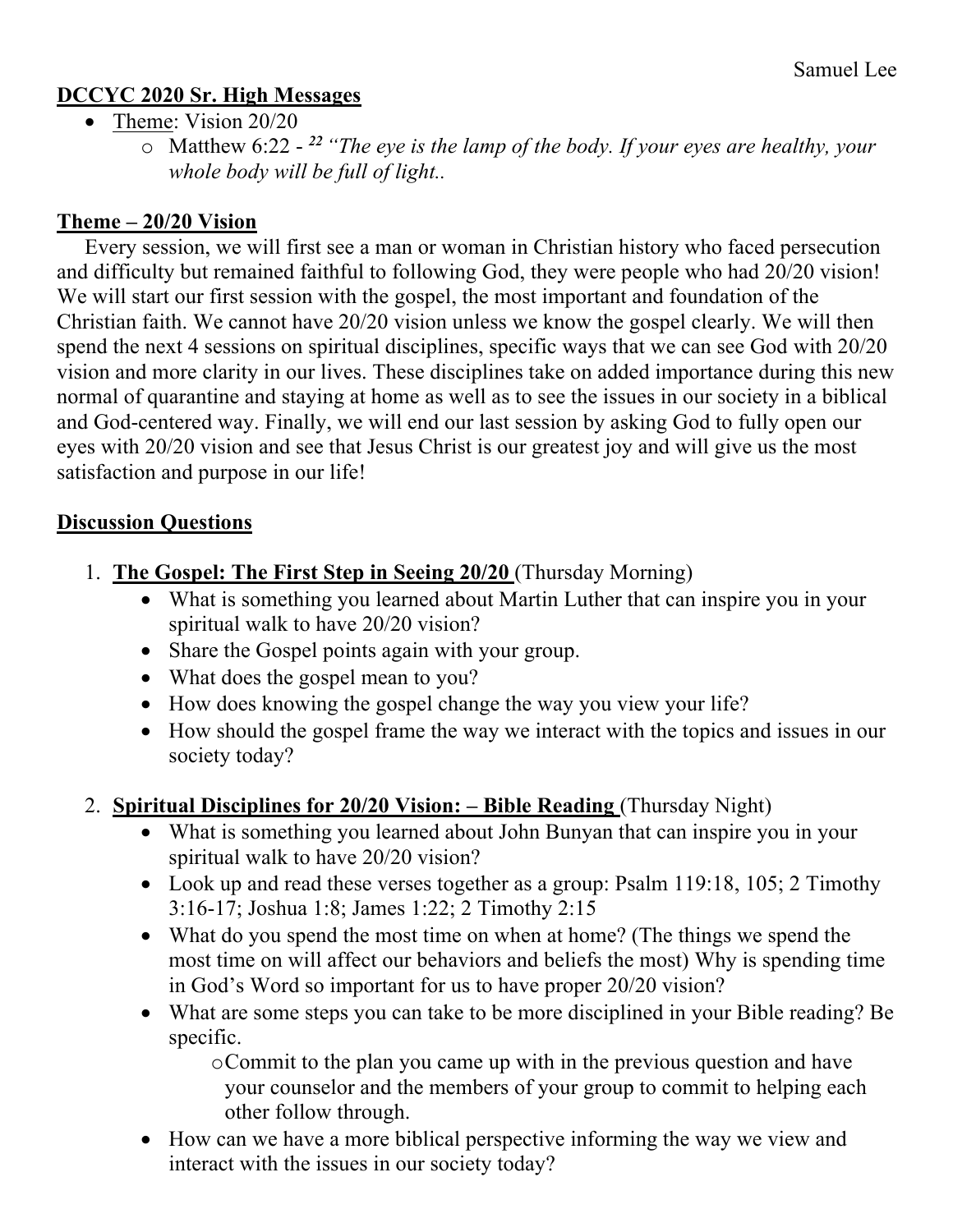### 3. **Spiritual Disciplines for 20/20 Vision: – Prayer** (Friday Morning)

- What is something you learned about John Newton that can inspire you in your spiritual walk to have 20/20 vision?
- Look up and read these verses together as a group: Psalm 4:1; 1 John 5:14-15; Ephesians 6:18 Matthew 5:44; Matthew 6:9-13
- Honestly discuss with your group how much you pray, what you believe about prayer, and how your actions reveal what your beliefs are.
- Why is prayer so important and necessary in a believer's life?
- What are some steps you can take to be more disciplined in your prayer life? Be specific.
	- oCommit to the plan you came up with in the previous question and have your counselor and the members of your group to commit to helping each other follow through.
- What is the role and importance of prayer in helping transform our society? What can you do?

## 4. **Spiritual Disciplines for 20/20 Vision: – Fellowship & Community** (Friday Night)

- What is something you learned about Corrie Ten Boom that can inspire you in your spiritual walk to have 20/20 vision?
- Look up and read these verses together as a group: Hebrews 10:24-25; Ecclesiastes 4:9-12; Matthew 18:20; 1 Corinthians 12:25-27; Proverbs 27:17
- Discuss in your groups your involvement with community at your local church, how has that changed since COVID and quarantine? Better or worse?
- How well do you follow God and maintain spiritual disciplines on your own? What does this tell you?
- What are some steps you can take to have a Christian community and be more involved with fellowship? Be specific.

oCommit to the plan you came up with in the previous question and have your counselor and the members of your group to commit to helping each other follow through.

• How does having a biblical and solid Christian community help us in the way we view society and the issues that are going on in our culture? What should that lead to?

# 5. **Spiritual Disciplines for 20/20 Vision: – Personally for You** (Saturday Morning)

- What is something you learned about Dietrich Bonhoeffer that can inspire you in your spiritual walk to have 20/20 vision?
- Which of the other spiritual disciplines mentioned stood out to you? Why?
- There is not a set list of spiritual disciplines, there is creativity involved. What is something personally in your experience that you do that brings you closer to God and helps your spiritual walk?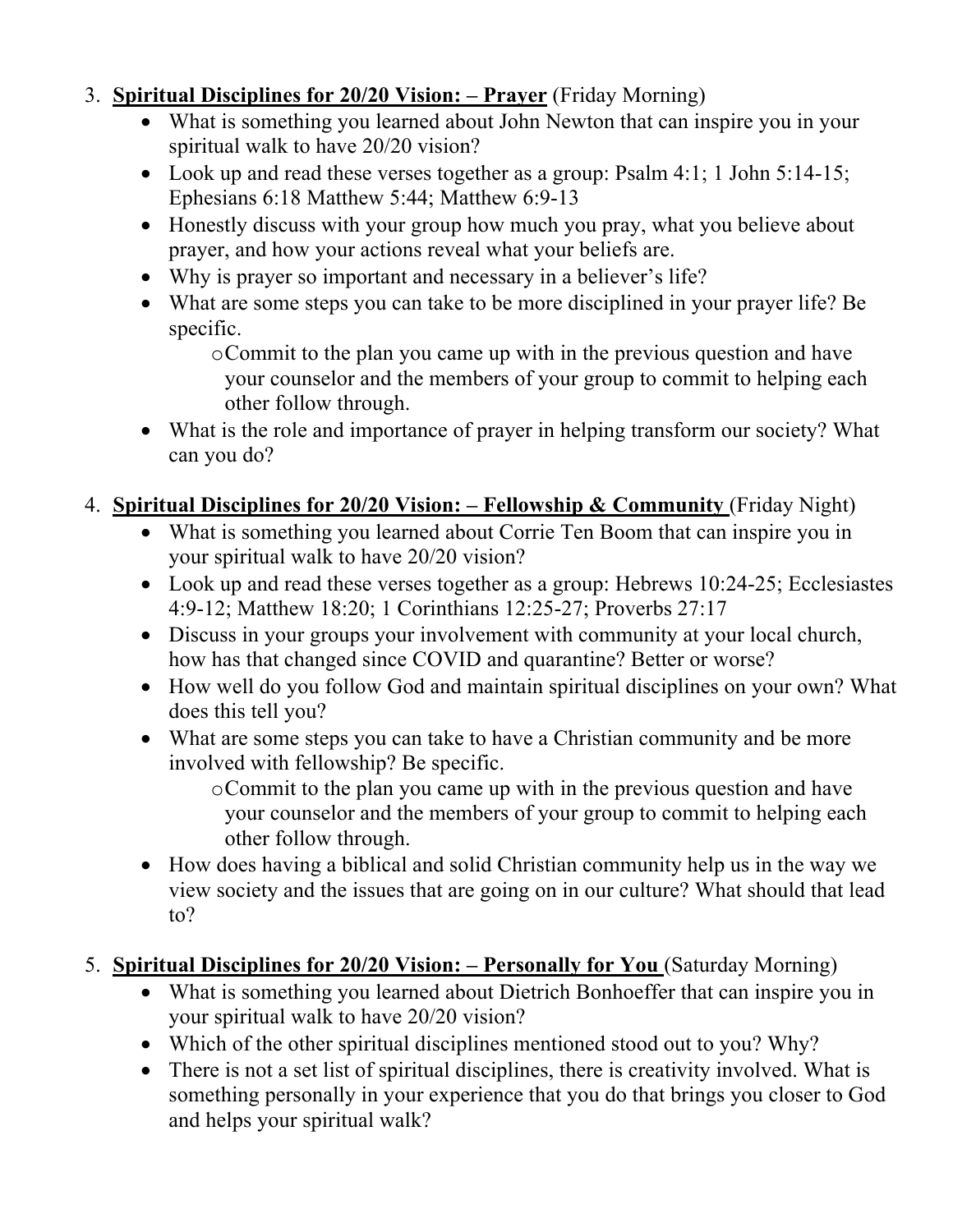- Pick a spiritual discipline that you can start doing consistently. Make a specific plan for how you can do it.
- Pick one of the books that were presented and commit to reading it before the summer is over.
- Commit to the plan you came up with in the previous question and have your counselor and the members of your group to commit to helping each other follow through.
- 6. **True 20/20 Vision: Seeing Jesus as Your Greatest Joy** (Saturday Night)
	- What is something you learned about Elizabeth Eliot that can inspire you in your spiritual walk to have 20/20 vision?
	- Look up and read Matthew 13:44. Reflect on this verse. With what attitude did the man sell all that he had? (With joy!)
	- What brings you the most happiness in life? What gets you the most excited? How does knowing that following Jesus is what is best for you change the way you view the Christian walk?
	- Commitment:
		- oHave you committed your life to trust in and follow Jesus Christ? If not, will you do so?
		- oIf you have already committed your life to Jesus, will you recommit to a life of discipleship seeking to see him with 20/20 vision and follow him in all things?
		- oShare and celebrate with your group about the commitments that have been made.
	- Review the specific applications you have made during the week regarding Bible reading, prayer, community, and other disciplines. Recommit a final time with your counselor and group members to follow through.

### Note on justice:

The last question of each discussion is geared toward justice and many of the events that have been going on in our nation. These are issues that must be addressed in the church and as counselors your responsibility is to help your campers discuss and view these issues in a biblical and God-centered way. Here are some Bible verses that you all should keep in mind and can be helpful to share:

I would also encourage you all to personally take some time yourselves and prayerfully read through Jesus' Sermon on the Mount in Matthew 5-7.

- Psalm  $33:5$ 
	- o The LORD loves righteousness and justice; the earth is full of his unfailing love.
- Psalm  $72:12-14$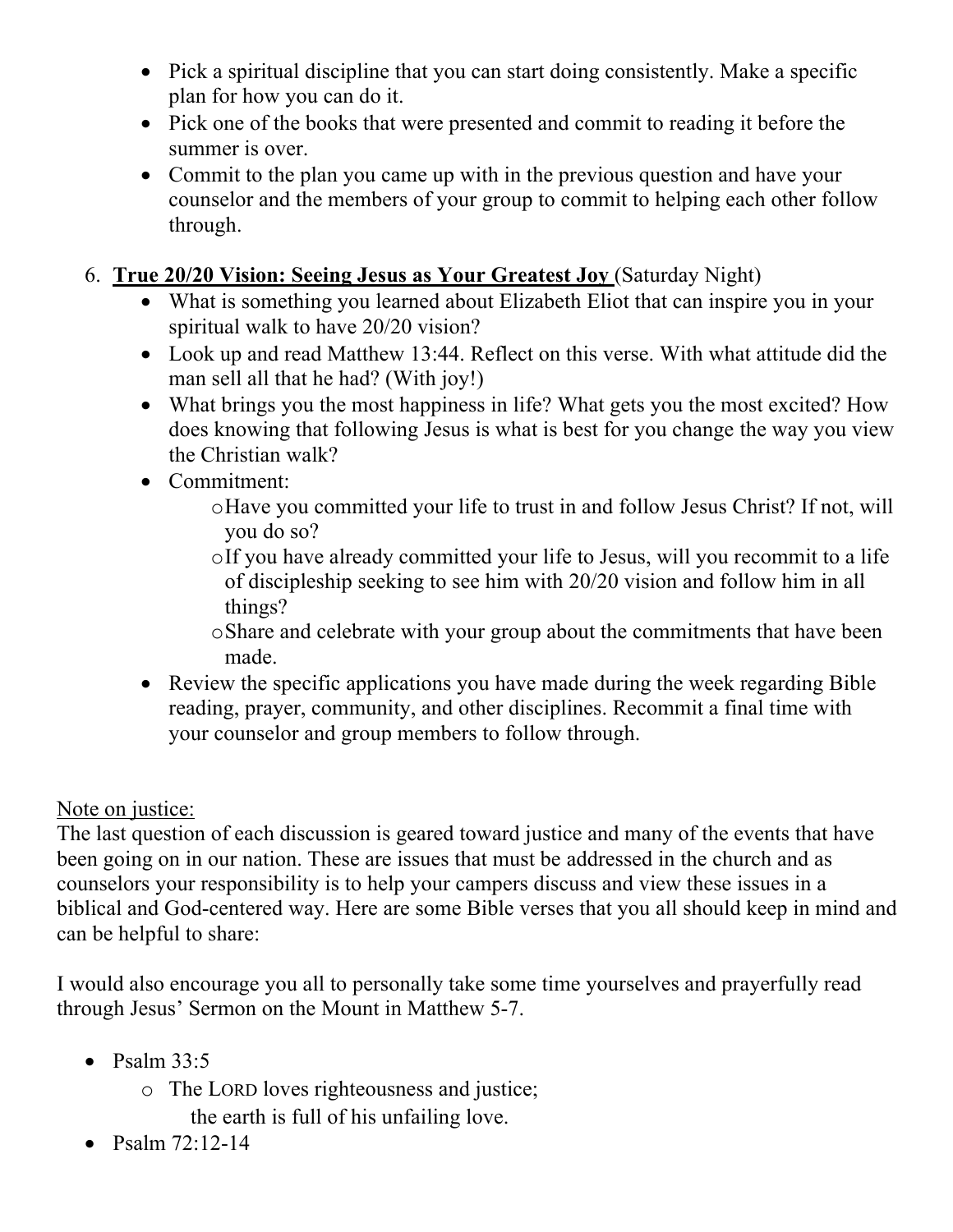- o For he will deliver the needy who cry out, the afflicted who have no one to help.
	- **<sup>13</sup>** He will take pity on the weak and the needy and save the needy from death.
	- **<sup>14</sup>** He will rescue them from oppression and violence, for precious is their blood in his sight.
- Proverbs 14:34
	- o Righteousness exalts a nation,
		- but sin condemns any people.
- Proverbs 29:2
	- o When the righteous thrive, the people rejoice; when the wicked rule, the people groan.
- Proverbs 31:8-9
	- o Speak up for those who cannot speak for themselves, for the rights of all who are destitute.
		- **<sup>9</sup>** Speak up and judge fairly;
			- defend the rights of the poor and needy.
- Jeremiah 29:7
	- o Also, seek the peace and prosperity of the city to which I have carried you into exile. Pray to the LORD for it, because if it prospers, you too will prosper
- Amos 5:24
	- o But let justice roll on like a river,
		- righteousness like a never-failing stream!
- Micah 6:8
	- o He has shown you, O mortal, what is good.
		- And what does the LORD require of you?
		- To act justly and to love mercy
			- and to walk humbly with your God.
- Habakkuk 1:2-4
	- o How long, LORD, must I call for help, but you do not listen?
		- Or cry out to you, "Violence!"
			- but you do not save?
		- **<sup>3</sup>**Why do you make me look at injustice? Why do you tolerate wrongdoing?
		- Destruction and violence are before me;
			- there is strife, and conflict abounds.
		- **<sup>4</sup>** Therefore the law is paralyzed, and justice never prevails.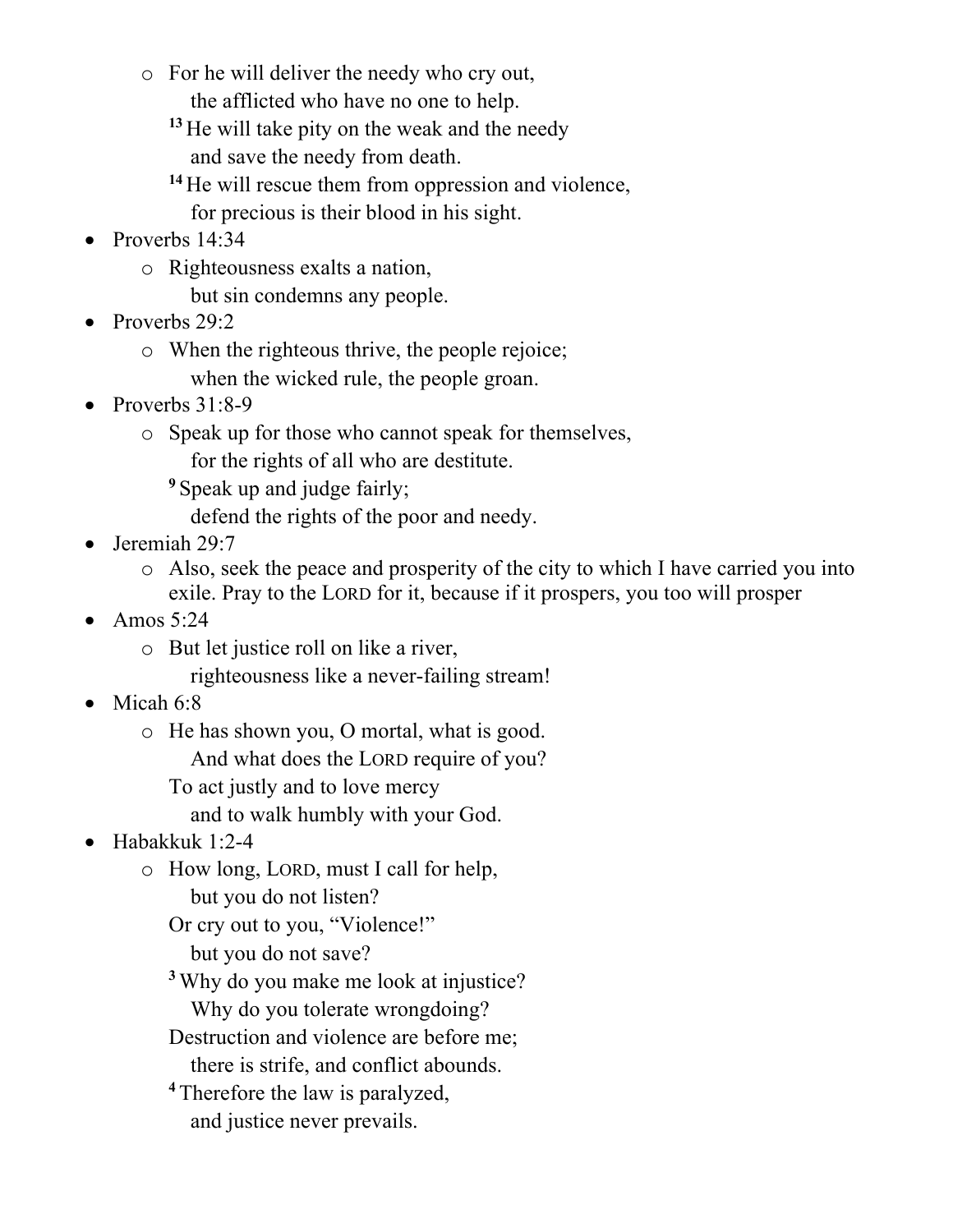The wicked hem in the righteous,

so that justice is perverted.

- Zechariah 7:9-10
	- o "This is what the LORD Almighty said: 'Administer true justice; show mercy and compassion to one another. **<sup>10</sup>** Do not oppress the widow or the fatherless, the foreigner or the poor. Do not plot evil against each other.'
- Matthew 5:43-45
	- o **<sup>43</sup>** "You have heard that it was said, 'Love your neighbor and hate your enemy.<sup>44</sup> But I tell you, love your enemies and pray for those who persecute you, **<sup>45</sup>** that you may be children of your Father in heaven. He causes his sun to rise on the evil and the good, and sends rain on the righteous and the unrighteous.
- Matthew 10:16
	- o **<sup>16</sup>** "I am sending you out like sheep among wolves. Therefore be as shrewd as snakes and as innocent as doves.
- Matthew 22:37-40
	- o **<sup>37</sup>** Jesus replied: "'Love the Lord your God with all your heart and with all your soul and with all your mind.' **<sup>38</sup>** This is the first and greatest commandment. **<sup>39</sup>** And the second is like it: 'Love your neighbor as yourself.' **<sup>40</sup>** All the Law and the Prophets hang on these two commandments."
- Luke 4:18-19
	- o "The Spirit of the Lord is on me,
		- because he has anointed me
		- to proclaim good news to the poor.
		- He has sent me to proclaim freedom for the prisoners
			- and recovery of sight for the blind,
		- to set the oppressed free,
		- **<sup>19</sup>** to proclaim the year of the Lord's favor."
- Luke  $6:31$ 
	- o **<sup>31</sup>** Do to others as you would have them do to you.
- Luke 10:29-37
	- o **<sup>29</sup>**But he wanted to justify himself, so he asked Jesus, "And who is my neighbor?" **<sup>30</sup>** In reply Jesus said: "A man was going down from Jerusalem to Jericho, when he was attacked by robbers. They stripped him of his clothes, beat him and went away, leaving him half dead. **<sup>31</sup>** A priest happened to be going down the same road, and when he saw the man, he passed by on the other side. **<sup>32</sup>** So too, a Levite, when he came to the place and saw him, passed by on the other side. **<sup>33</sup>**But a Samaritan, as he traveled, came where the man was; and when he saw him, he took pity on him. **<sup>34</sup>** He went to him and bandaged his wounds, pouring on oil and wine. Then he put the man on his own donkey, brought him to an inn and took care of him. **<sup>35</sup>** The next day he took out two denarii and gave them to the innkeeper. 'Look after him,'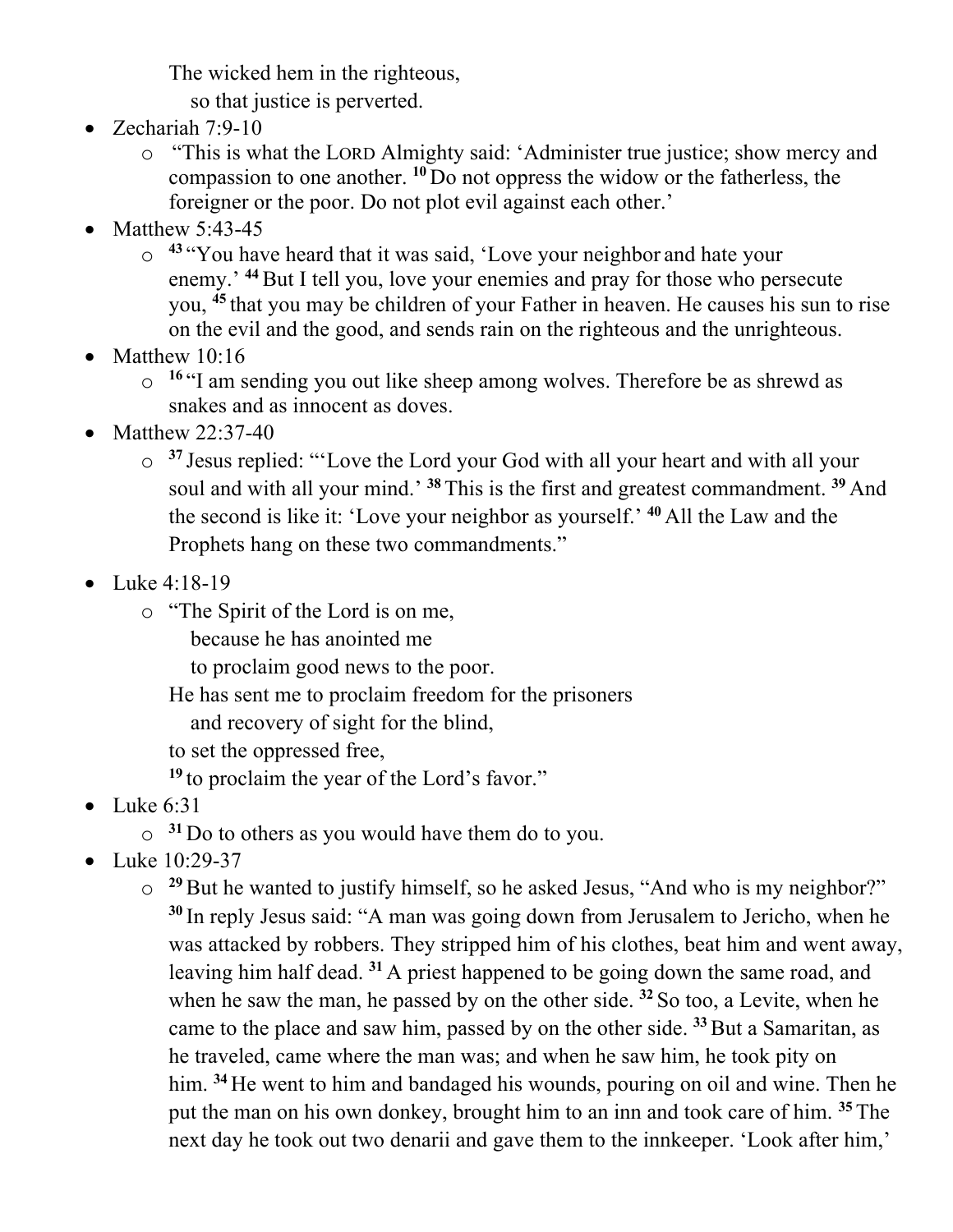he said, 'and when I return, I will reimburse you for any extra expense you may have.' <sup>36</sup> "Which of these three do you think was a neighbor to the man who fell into the hands of robbers?" **<sup>37</sup>** The expert in the law replied, "The one who had mercy on him." Jesus told him, "Go and do likewise."

- Galatians 5:22-23
	- o **<sup>22</sup>**But the fruit of the Spirit is love, joy, peace, forbearance, kindness, goodness, faithfulness, **<sup>23</sup>** gentleness and self-control. Against such things there is no law.
- Romans  $10:12$ 
	- o **<sup>12</sup>** For there is no difference between Jew and Gentile—the same Lord is Lord of all and richly blesses all who call on him,
- Romans 12:15-19
	- o Rejoice with those who rejoice; mourn with those who mourn. **<sup>16</sup>** Live in harmony with one another. Do not be proud, but be willing to associate with people of low position. Do not be conceited. **<sup>17</sup>** Do not repay anyone evil for evil. Be careful to do what is right in the eyes of everyone. **<sup>18</sup>** If it is possible, as far as it depends on you, live at peace with everyone. **<sup>19</sup>** Do not take revenge, my dear friends, but leave room for God's wrath, for it is written: "It is mine to avenge; I will repay," says the Lord.
- Romans 12:21
	- o **<sup>21</sup>** Do not be overcome by evil, but overcome evil with good.
- Romans  $13:1-5$ 
	- o Let everyone be subject to the governing authorities, for there is no authority except that which God has established. The authorities that exist have been established by God. **<sup>2</sup>**Consequently, whoever rebels against the authority is rebelling against what God has instituted, and those who do so will bring judgment on themselves. **<sup>3</sup>** For rulers hold no terror for those who do right, but for those who do wrong. Do you want to be free from fear of the one in authority? Then do what is right and you will be commended. **<sup>4</sup>** For the one in authority is God's servant for your good. But if you do wrong, be afraid, for rulers do not bear the sword for no reason. They are God's servants, agents of wrath to bring punishment on the wrongdoer. <sup>5</sup> Therefore, it is necessary to submit to the authorities, not only because of possible punishment but also as a matter of conscience.
- $\bullet$  1 Timothy 2:1-2
	- o I urge, then, first of all, that petitions, prayers, intercession and thanksgiving be made for all people— **<sup>2</sup>** for kings and all those in authority, that we may live peaceful and quiet lives in all godliness and holiness.
- James 2:8-9
	- o **<sup>8</sup>** If you really keep the royal law found in Scripture, "Love your neighbor as yourself," you are doing right. **<sup>9</sup>**But if you show favoritism, you sin and are convicted by the law as lawbreakers.